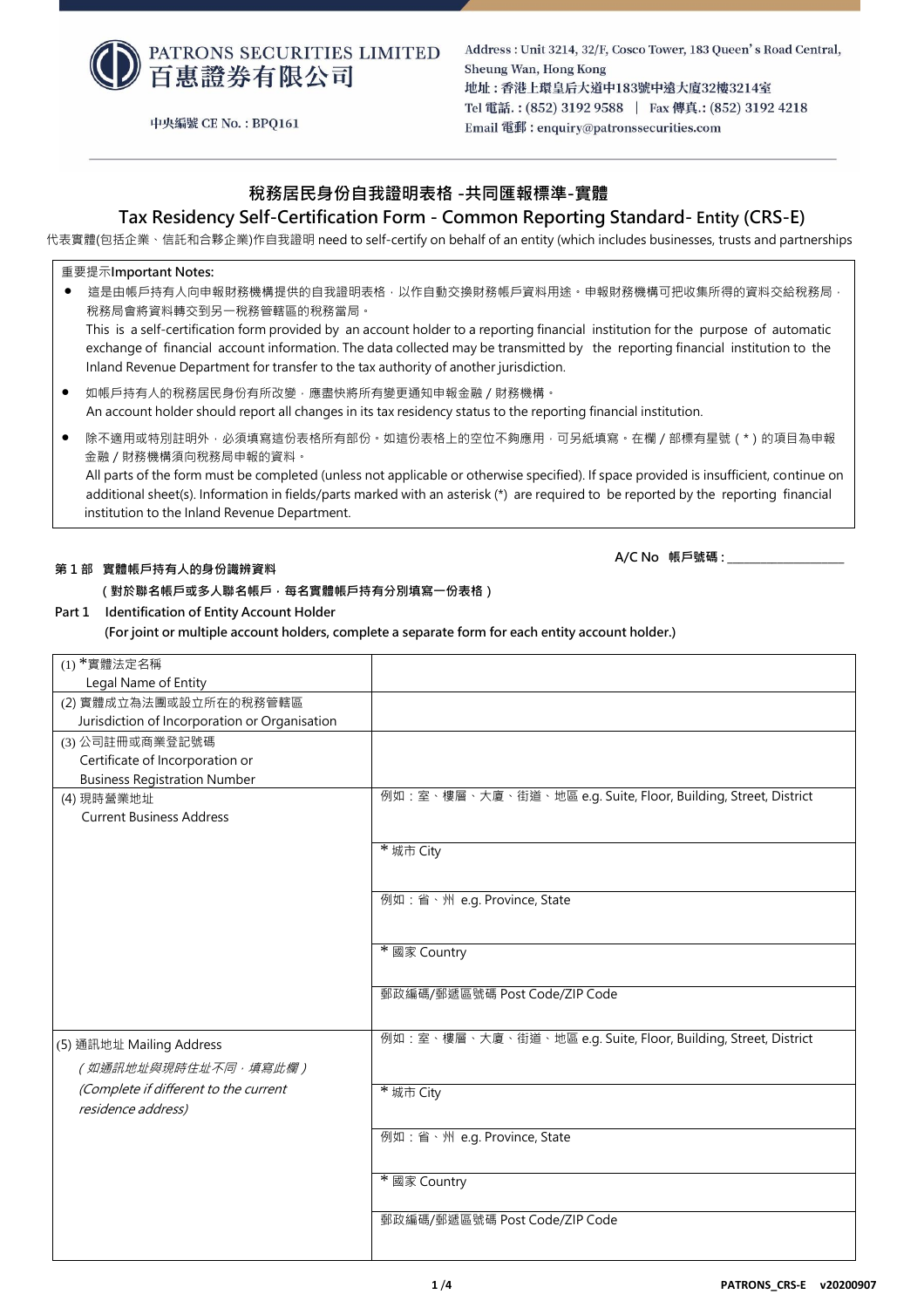## **第 2 部 實體類別**

#### **Part 2 Entity Type**

## **在其中一個適當的方格內加上** ✓ **號,並提供有關資料。**

**Tick one of the appropriate boxes and provide the relevant information**.

| 金融 / 財務機構         | $\Box$ | 託管機構、存款機構或指明保險公司                                                                                                                                                                                                                     |
|-------------------|--------|--------------------------------------------------------------------------------------------------------------------------------------------------------------------------------------------------------------------------------------|
| Financial         |        | Custodial Institution, Depository Institution or Specified Insurance Company                                                                                                                                                         |
| Institution       |        | 投資實體,但不包括由另一財務機構管理(例如:擁有酌情權管理投資實體的資產)並位於非參與稅務管轄區的<br>投資實體                                                                                                                                                                            |
|                   |        | Investment Entity, except an investment entity that is managed by another financial institution (e.g. with                                                                                                                           |
|                   |        | discretion to manage the entity' s assets) and located in a non-participating jurisdiction                                                                                                                                           |
| 主動非財務實體           | $\Box$ |                                                                                                                                                                                                                                      |
| <b>Active NFE</b> |        |                                                                                                                                                                                                                                      |
|                   |        | established securities market                                                                                                                                                                                                        |
|                   | ⊔      |                                                                                                                                                                                                                                      |
|                   |        |                                                                                                                                                                                                                                      |
|                   |        |                                                                                                                                                                                                                                      |
|                   |        |                                                                                                                                                                                                                                      |
|                   | ப      | 政府實體、國際組織(例如聯合國或北大西洋公約組織(「NATO」)、中央銀行或由前述的實體全權擁有的其<br>他實體                                                                                                                                                                            |
|                   |        | NFE is a governmental entity, an international organisation (for example the United Nations or North<br>Atlantic Treaty Organisation ("NATO"), a central bank, or an entity wholly owned by one or more of the<br>foregoing entities |
|                   | ப      | 除上述以外的主動非財務實體(例如新成立的非財務實體或非牟利的非財務實體)                                                                                                                                                                                                 |
|                   |        | Active NFE other than the above (for example a start-up NFE or a non-profit NFE)                                                                                                                                                     |
|                   |        |                                                                                                                                                                                                                                      |
| 被動非財務實體           | $\Box$ | 位於非參與稅務管轄區並由另一財務機構管理的投資實體                                                                                                                                                                                                            |
| Passive NFE       |        | Investment entity that is managed by another financial institution and located in a non-participating<br>jurisdiction                                                                                                                |
|                   | $\Box$ | 不屬主動非財務實體的非財務實體<br>NFE that is not an active NFE                                                                                                                                                                                     |

### **第3 部 控權人 (如實體帳戶持有人是被動非財務實體,填寫此部) Part 3 Controlling Persons (Complete this part if the entity account holder is a passive NFE)**

就帳戶持有人,填寫所有控權人的姓名在列表內。就法人實體,如行使控制權的並非自然人,控權人會是該法人實體的高級管理人員。 Indicate the name of all controlling person(s) of the account holder in the table below. If no natural person exercises control over an entity which is a legal person, the controlling person will be the individual holding the position of senior managing official.

### 每名控權人須分別填寫一份自我證明表格 – 控權人。(如擁有不少於 25%已發行股本之法人)

Complete Self-Certification Form – Controlling Person for each controlling person. (e.g. Individual who has a controlling ownership interest if not less than 25% of issued share capital.)

|                        | (5) |
|------------------------|-----|
| $\bigcap$<br><b>14</b> | (6) |
| (3)                    | (7) |
| (4)                    | (8) |

### 客戶主任使用 For AE Use :

已收到 \_\_\_\_\_\_\_\_\_\_份自我證明表格 - 控權人

Received \_\_\_\_\_\_\_\_ copies of Self-Certification - Controlling Person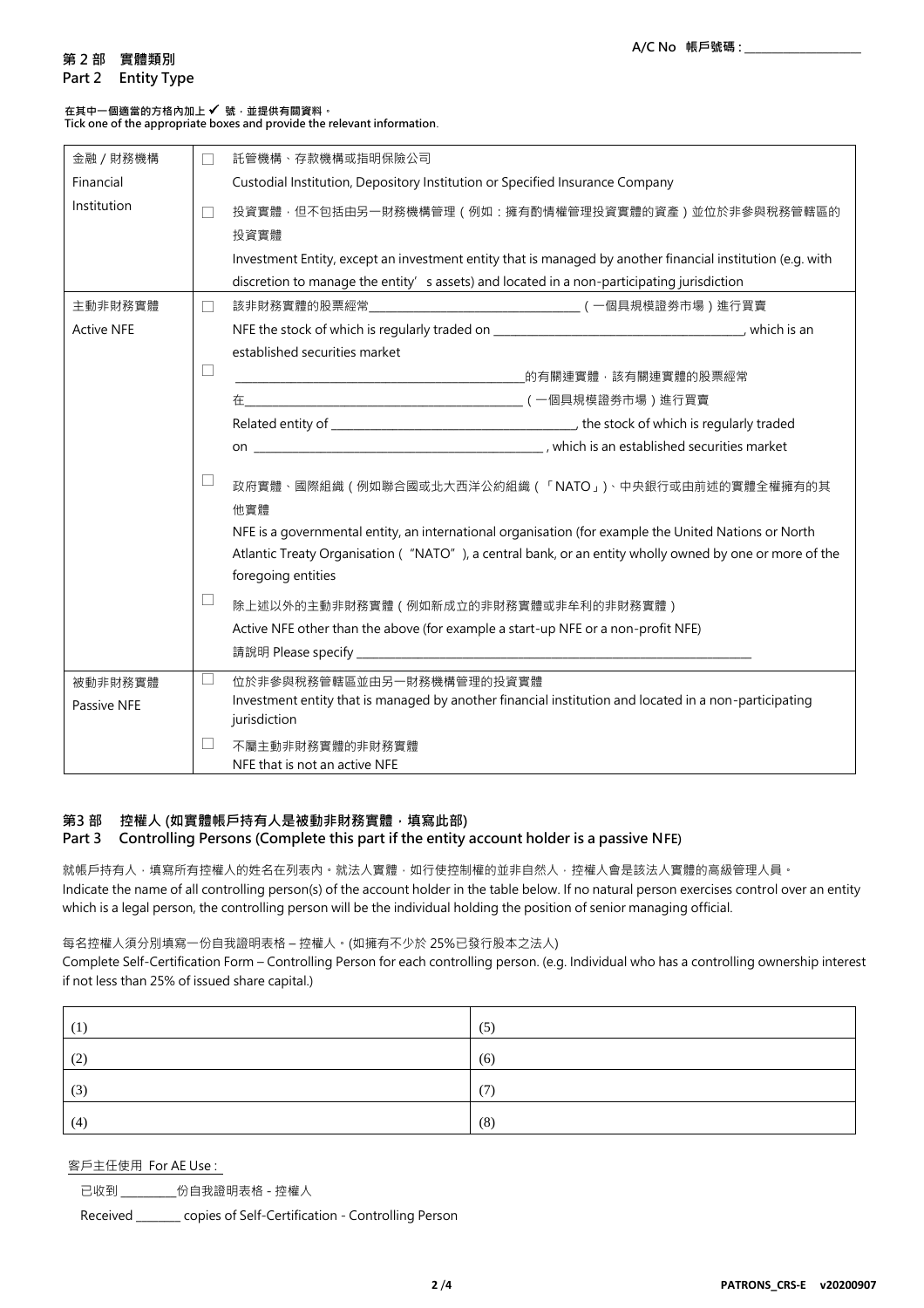### **第 4 部 \*居留司法管轄區及稅務編號或具有等同功能的識辨編號(以下簡稱「稅務編號」)**

### **Part 4** \***Jurisdiction of Residence and Taxpayer Identification Number or its Functional Equivalent ("TIN")**

提供以下資料·列明(a)帳戶持有人的居留司法管轄區,亦即帳戶持有人的稅務管轄區(香港包括在內)及(b)該居留司法管轄區發給 帳戶持有人的稅務編號。列出所有(不限於 5 個)居留司法管轄區。

Complete the following table indicating (a) the jurisdiction of residence (including Hong Kong) where the account holder is a resident for tax purposes and (b) the account holder 's TIN for each jurisdiction indicated. Indicate all (not restricted to five ) jurisdictions of residence.

如帳戶持有人是香港稅務居民,稅務編號是其香港商業登記號碼。

If the account holder is a tax resident of Hong Kong, the TIN is the Hong Kong Business Registration Number.

如果帳戶持有人並非任何稅務管轄區的稅務居民 ( 例如: 它是財政透明實體 ) · 填寫實際管理機構所在的稅務管轄區 ·

If the account holder is not a tax resident in any jurisdiction (e.g. fiscally transparent), indicate the jurisdiction in which its place of effective management is situated.

如沒有提供稅務編號,必須填寫合適的理由 A、B 或 C:

If a TIN is unavailable, provide the appropriate reason A, B or C :

- 理由 A- 帳戶持有人的居留司法管轄區並沒有向其居民發出稅務編號。
- Reason A The jurisdiction where the account holder is a resident for tax purposes does not issue TINs to its residents.
- 理由 B- 帳戶持有人不能取得稅務編號。如選取這一理由‧解釋帳戶持有人不能取得稅務編號的原因‧
- Reason B The account holder is unable to obtain a TIN. Explain why the account holder is unable to obtain a TIN if you have selected this reason.

理由 C – 帳戶持有人毋須提供稅務編號。居留司法管轄區的主管機關不需要帳戶持有人披露稅務編號。

Reason C – TIN is not required. Select this reason only if the authorities of the jurisdiction of residence do not require the TIN to be disclosed.

| 居留司法管轄區<br>Jurisdiction of<br>Residence | 稅務編號<br>TIN | 如沒有提供稅務編號,<br>填寫理由A、B 或C,<br>Enter Reason A, B or C<br>if no TIN is available | 如選取理由 B,<br>解釋帳戶持有人不能取得稅務編號的原因<br>Explain why the account holder is unable to<br>obtain a TIN if you have selected Reason B |
|-----------------------------------------|-------------|-------------------------------------------------------------------------------|-----------------------------------------------------------------------------------------------------------------------------|
| (1)                                     |             |                                                                               |                                                                                                                             |
| (2)                                     |             |                                                                               |                                                                                                                             |
| (3)                                     |             |                                                                               |                                                                                                                             |
| (4)                                     |             |                                                                               |                                                                                                                             |
| (5)                                     |             |                                                                               |                                                                                                                             |

### **第 5 部 聲明及簽署**

### **Part 5 Declarations and Signature**

本人知悉及同意 · 財務機構可根據《稅務條例》(第 112 章)有關交換財務帳戶資料的法律條文 · (a)收集本表格 所載資料並可備存作自動交 換財務帳戶資料用途及 ( b ) 把該等資料和關於控權人及任何須申報帳戶的資料向香港特 別行政區政府稅務局申報 · 從而把資料轉交到控權人的 居留司法管轄區的稅務當局。

I acknowledge and agree that (i) the information contained in this form is collected and may be kept by the financial institution for the purpose of automatic exchange of financial account information, and (ii) such information and information regarding the controlling person and any reportable account(s) may be reported by the financial institution to the Inland Revenue Department of the Government of the Hong Kong Special Administrative Region and exchanged with tax authorities of another jurisdiction or jurisdictions in which the controlling person may be resident for tax purposes pursuant to the legal provisions for exchange of financial account information provided under the Inland Revenue Ordinance (Cap.112)

本人證明,就與本表格所有相關的帳戶,本人獲帳戶持有人授權簽署本表格。

I certify that I am authorized to sign for the account holder of all the account(s) to which this form relates

本人承諾,如情況有所改變,以致影響本表格第 1 部所述的實體的稅務居民身份,或引致本表格所載的資料不正確,本人會通知**百惠證券有限 公司**,並會在情況發生改變後 30 日內,向 **百惠證券有限公司** 提交一份已適當更新的自我證明表格。

I undertake to advise Patrons Securities Limited of any change in circumstances which affects the tax residency status of the entity identified in Part 1 of this form or causes the information contained herein to become incorrect, and to provide Patrons Securities Limited with a suitably updated self-certification form within 30 days of such change in circumstances.

本人聲明就本人所知所信,本表格內所填報的所有資料和聲明均屬真實、正確和完備。

I declare that the information given and statements made in this form are, to the best of my knowledge and belief, true, correct and complete.

| 簽署(附公司印章) Signature (with company chop): |                 |       | 姓名 Name ∶ |   |                                                                                                                                                                                                            |
|------------------------------------------|-----------------|-------|-----------|---|------------------------------------------------------------------------------------------------------------------------------------------------------------------------------------------------------------|
|                                          |                 |       |           |   | 身份 Capacity :                                                                                                                                                                                              |
|                                          |                 |       |           | Ø | (Indicate the capacity in which you are signing the form<br>e.g. director or officer of a company, partner of a<br>partnership, trustee of a trust, Authorised Officer, etc.<br>說明您簽署這份表格的身份。例如:公司的董事 或高級人 |
| 日期 Date :                                | $\boxminus$ dd/ | 月 mm/ | 年 ww      |   |                                                                                                                                                                                                            |
| 帳戶名稱 Account Name :                      |                 |       |           |   | 員、合夥的合夥人,信託的受託人或獲授權人員等。)                                                                                                                                                                                   |

**警告: 根據《稅務條例》第 80(2E)條,如任何人在作出自我證明時,在明知一項陳述在要項上屬具誤導性、虛假或不正 確,或罔顧一項陳述 是否在要項上屬具誤導性、虛假或不正確下,作出該項陳述,即屬犯罪。一經定罪,可處第 3 級( 即\$10,000)罰款。 WARNING: It is an offence under section 80(2E) of the Inland Revenue Ordinance if any person, in making a self - certification, makes a statement that is misleading, false or incorrect in a material particular AND knows, or is reckless as to whether, the statement is misleading, false or incorrect in a material particular. A person who commits the offence is liable on conviction to a fine at level 3 (i.e. \$10,000)**